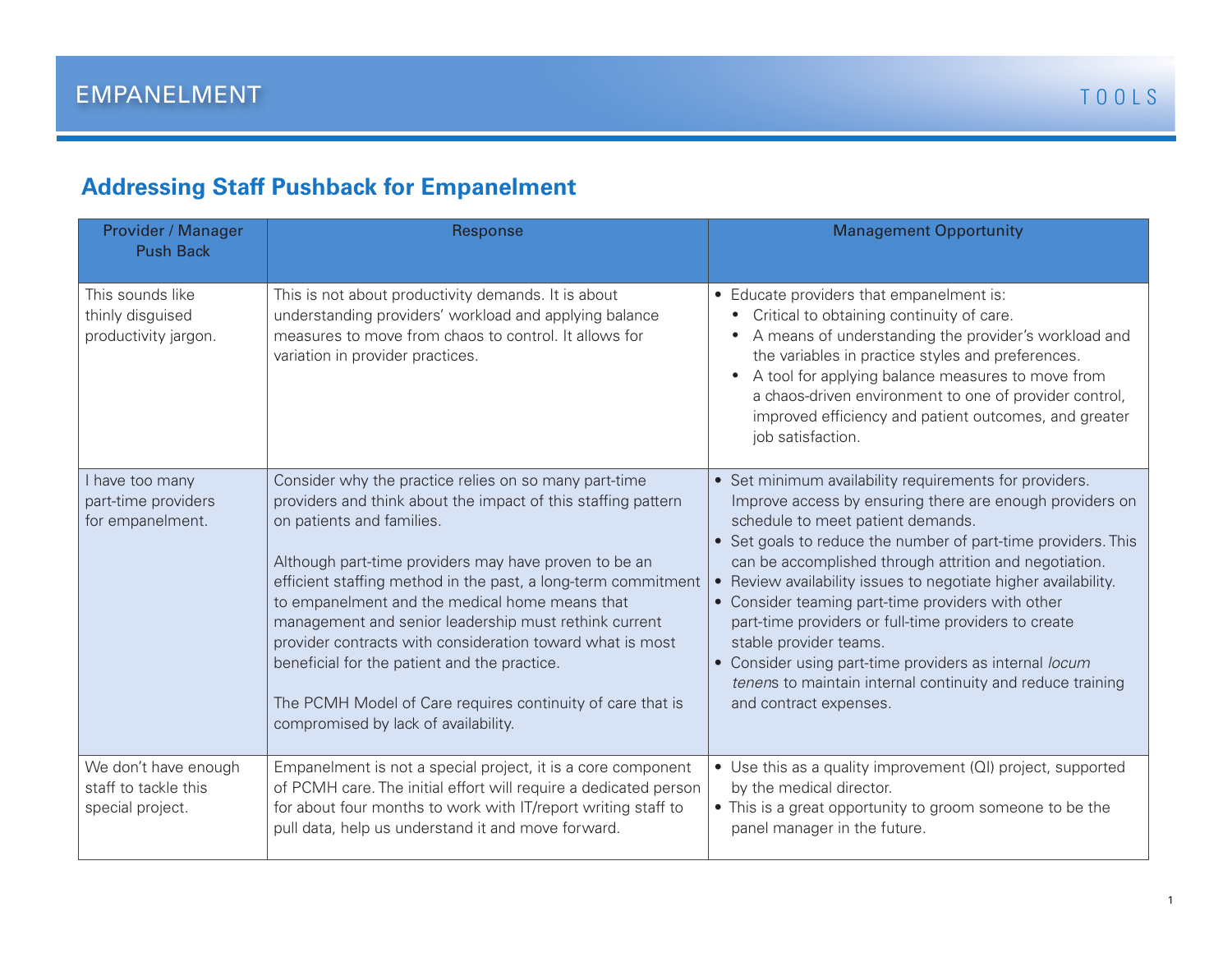| <b>Provider / Manager</b><br><b>Push Back</b>                                                                                                                | <b>Response</b>                                                                                                                                                                                                                                                                                                                  | <b>Management Opportunity</b>                                                                                                                                                                                                                                                                                                                                                                                                                                                                                                                                                                                                                                                                                                                                                                                                                                                     |
|--------------------------------------------------------------------------------------------------------------------------------------------------------------|----------------------------------------------------------------------------------------------------------------------------------------------------------------------------------------------------------------------------------------------------------------------------------------------------------------------------------|-----------------------------------------------------------------------------------------------------------------------------------------------------------------------------------------------------------------------------------------------------------------------------------------------------------------------------------------------------------------------------------------------------------------------------------------------------------------------------------------------------------------------------------------------------------------------------------------------------------------------------------------------------------------------------------------------------------------------------------------------------------------------------------------------------------------------------------------------------------------------------------|
| Can I assign this work<br>to a summer intern<br>or volunteer?                                                                                                | No. It is important that the person managing the datasets<br>have a thorough understanding of your practice, the<br>schedules, the patient population. While the initial effort will<br>be about four months intensive, it should be considered an<br>ongoing management activity into the future.                               | See previous.                                                                                                                                                                                                                                                                                                                                                                                                                                                                                                                                                                                                                                                                                                                                                                                                                                                                     |
| I would like to assign the<br>empanelment process<br>to an administrator in<br>our central office and<br>not explain the entire<br>process to the providers. | Caution: Provider understanding and buy-in is critical.<br>Once providers understand the empanelment concept, and<br>the structure you are using to define panels, they can be<br>engaged in the development of policies that will support<br>empanelment and continuity of care. They can become<br>champions for the practice. | • Conduct an "intro to empanelment" session with providers<br>to help them understand the approach, rationale, and<br>how they and their patients will benefit.<br>• Run the initial panel reports and work out the kinks in<br>reporting. Calculate the right panel size for each provider,<br>and compare the numbers.<br>• Share the initial panel rosters with providers, either<br>individually or as a group. The group format lends itself<br>to rich discussion and helps the providers learn together<br>about the process. Encourage discussion about panel size,<br>inequities and how to resolve them through weighting or<br>other means.<br>• Once providers understand the empanelment concept,<br>engage them in the development of policies that will set<br>the structure for the empanelment work, part-time provider<br>pairings, coverage expectations, etc. |
| Our health plans assign<br>patients to the clinic, not<br>to individual providers.                                                                           | That process allows the health plan to efficiently reimburse<br>you for all providers under one corporate umbrella. It also<br>allows you the flexibility of assigning to the provider of<br>your choice. Health plan assignment is not the same as<br>empanelment. Our practice is responsible for<br>empanelling patients.     | • Ask the health plan if primary care provider (PCP)<br>assignments can be designated on the member's ID card<br>after you make the individual assignments.<br>• Print clinic ID cards that display the name of the PCP or<br>"Team ID" and phone number.                                                                                                                                                                                                                                                                                                                                                                                                                                                                                                                                                                                                                         |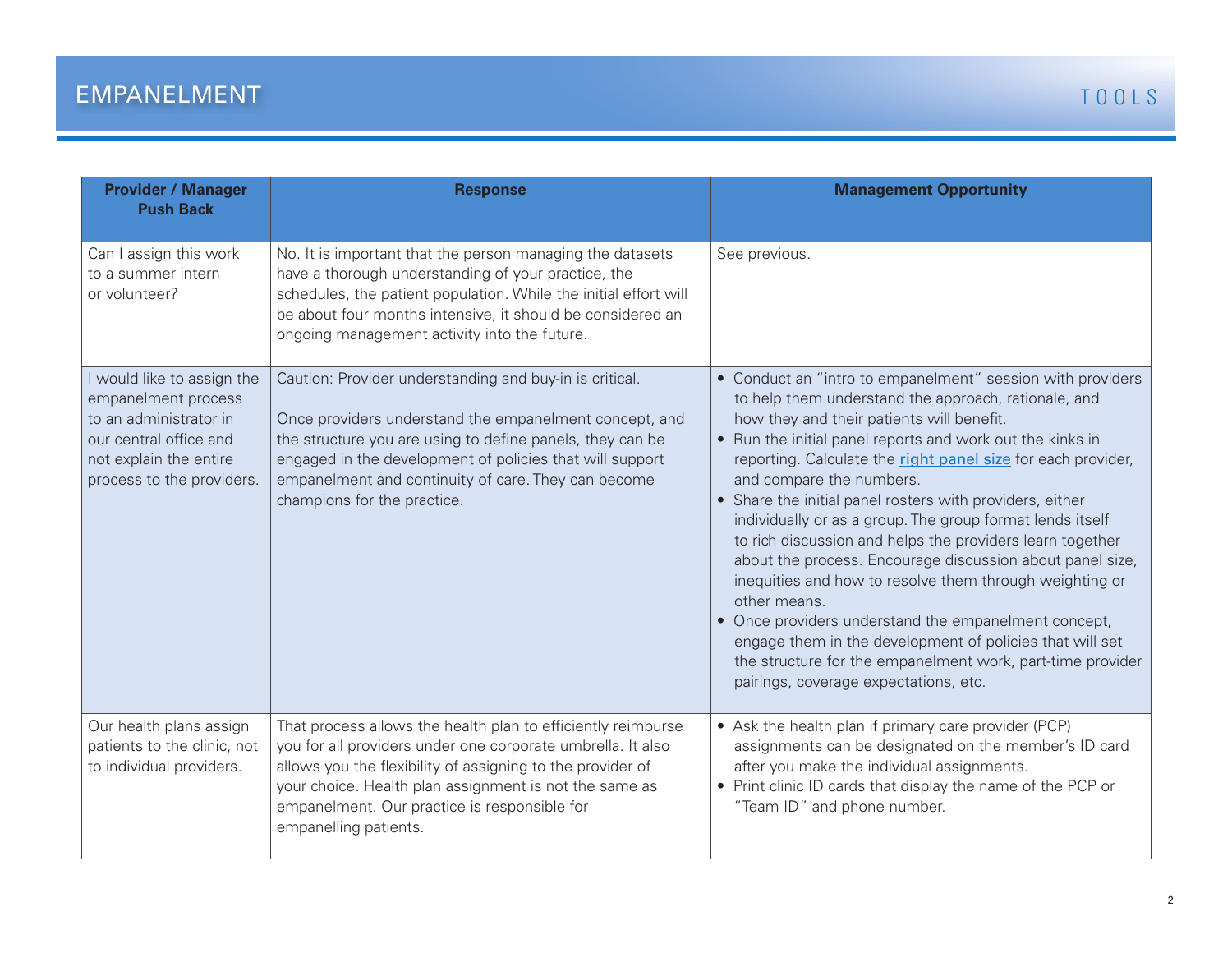| <b>Provider / Manager</b><br><b>Push Back</b>                                                                                                   | <b>Response</b>                                                                                                                                                                                                                                                                                                                      | <b>Management Opportunity</b>                                                                                                                                                                                                                                                                                                                                                                                                                     |
|-------------------------------------------------------------------------------------------------------------------------------------------------|--------------------------------------------------------------------------------------------------------------------------------------------------------------------------------------------------------------------------------------------------------------------------------------------------------------------------------------|---------------------------------------------------------------------------------------------------------------------------------------------------------------------------------------------------------------------------------------------------------------------------------------------------------------------------------------------------------------------------------------------------------------------------------------------------|
| What about mid-level<br>providers? Are they<br>capable of managing<br>their own panels?                                                         | It depends on the comfort level of the medical director<br>on how mid-levels are used in the practice. Some clinics<br>assign mid-levels to one service area (pediatrics, women's<br>health) and have them do wellness exams only. Other clinics<br>"privilege" mid-levels to care for patients of all ages and<br>all complexities. | • If the practice has no guidelines for the use of mid-levels,<br>have an open dialog with the clinician staff to determine<br>what makes the most sense.<br>• Run the visit history report to see how they are used;<br>look at disease management data to see that mid-levels<br>are adhering to clinical practice guidelines; look at<br>emergency department (ED) visit history to see if<br>mid-levels have a higher incidence of ED visits. |
| What about providers<br>who work in more than<br>one clinic location?                                                                           | You could establish panels for each location if the provider's<br>time is split equally between the two sites (50:50). If the<br>split is very lopsided (80:20), it won't work very well. Best to<br>consider the 20% availability as an urgent care or fill-in slot<br>rather than an "anchor" provider.                            | • The goal is continuity of care. Splitting the provider's<br>time between locations may prevent you from<br>achieving continuity.                                                                                                                                                                                                                                                                                                                |
| We don't have<br>sophisticated IT support<br>to run calculations and<br>weighting and all that<br>seems to be required<br>here. What can we do? | A simplified approach can be taken that does not include<br>weighting. Practices report minimal benefit to weighting by<br>morbidity. Understanding utilization by actual average visits<br>per year (AVPY) data can help you predict<br>appointment demand.                                                                         | • Use the perfect panels calculations and understand<br>the AVPY for each provider. The AVPY can be sliced<br>by age group, allowing you to project patient<br>appointment demand.<br>• Once panels are assigned, determine provider tolerances<br>for exceeding the right panel size number.                                                                                                                                                     |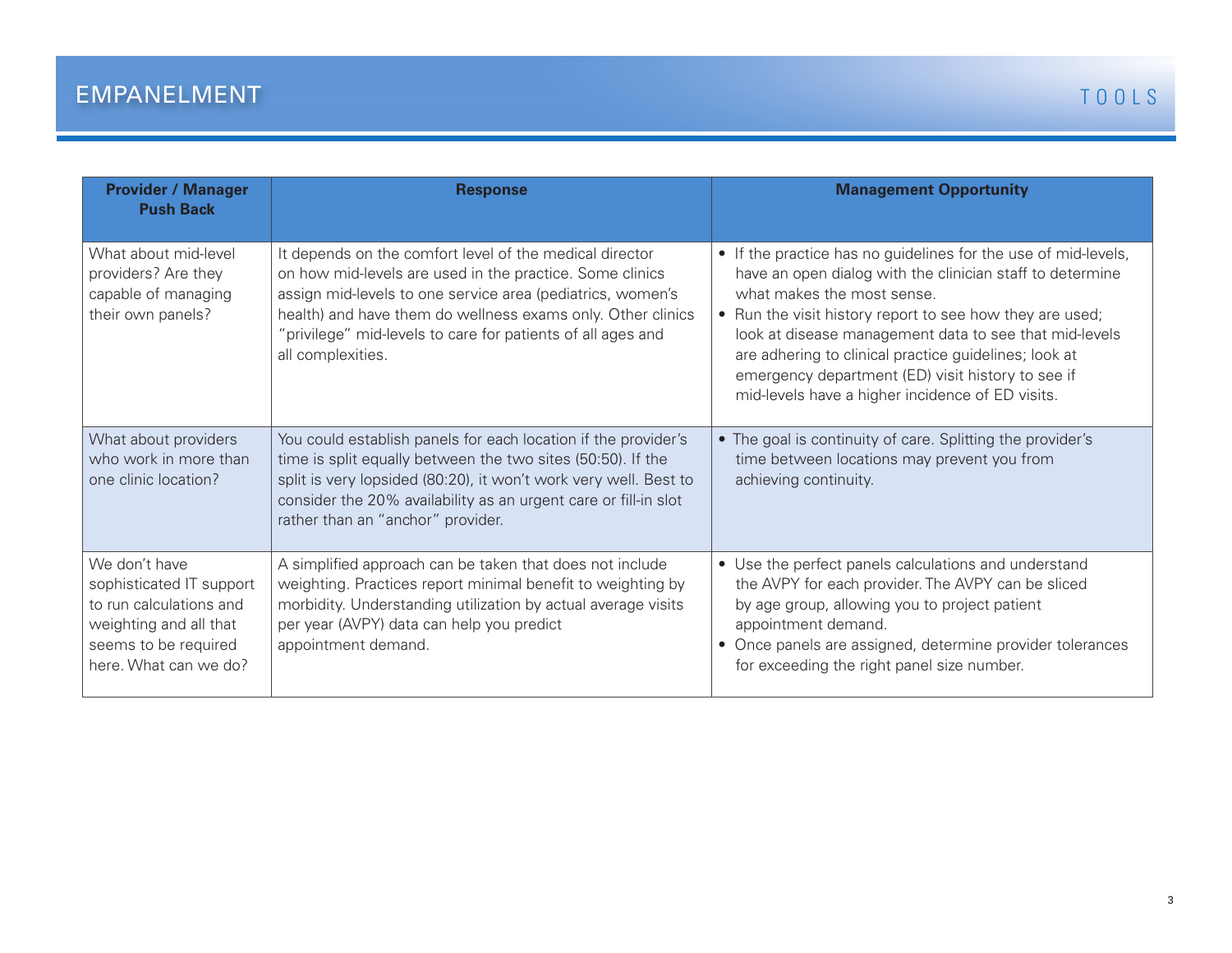| <b>Provider / Manager</b><br><b>Push Back</b>                                                                                                 | <b>Response</b>                                                                                                                                                                                                                                                                                                                                                                                                        | <b>Management Opportunity</b>                                                                                                                                                                                                                                                                                                                                                                                                                      |
|-----------------------------------------------------------------------------------------------------------------------------------------------|------------------------------------------------------------------------------------------------------------------------------------------------------------------------------------------------------------------------------------------------------------------------------------------------------------------------------------------------------------------------------------------------------------------------|----------------------------------------------------------------------------------------------------------------------------------------------------------------------------------------------------------------------------------------------------------------------------------------------------------------------------------------------------------------------------------------------------------------------------------------------------|
| What will I need to<br>ensure proper panel<br>management into<br>the future?                                                                  | Policies and procedures to delineate assignment of patients<br>to providers ensure the proper scheduling of patients with<br>assigned providers, and allow transition of patients from<br>one provider to another. You will also need to assign a panel<br>manager to coordinate the process and routinely run reports<br>to ensure that patients are being assigned properly.                                         | • Assign a panel management work group.<br>• Develop policies:<br>PCP assignment.<br>Change in PCP assignment (patient choice).<br>Change in PCP assignment (provider choice).<br>Transition of 18-20 year-olds from pediatrics into<br>adult care.<br>• Create a job description for the panel manager.<br>• Train staff on empanelment, continuity of care, and their<br>respective and collaborative roles.                                     |
| Here at XYZ Practice,<br>our patients bounce<br>between one clinic<br>and another. We can't<br>control that, so how will<br>empanelment work? | Bouncing back and forth is chaos care, not continuity of care.<br>There is wide opportunity for error, duplication of tests and<br>prescriptions, and increased cost to the patient and/or insurer.<br>Empanelment will help us build relationships. It will also help<br>us improve access. Together, these improvements should<br>reduce the likelihood that our patients will use other sources<br>of primary care. | • Assigning each patient to a PCP will allow the clinic staff to<br>make appointments at the "home" clinic more easily and<br>stop the ping-pong effect.                                                                                                                                                                                                                                                                                           |
| Should we teach the<br>patients that they now<br>have a single provider?                                                                      | Yes. This is key to forming the continuous healing relationship<br>between patient, provider, and care team.                                                                                                                                                                                                                                                                                                           | • Assign the PCP during the initial registration visit or new<br>patient orientation, at the time their medical record number<br>is assigned.<br>• Issue a patient ID card with provider name, clinic address,<br>phone number of care team, advice line, appointment<br>line, etc.<br>• Make a poster for the waiting room.<br>• Add a blurb on the website.<br>• Insert a patient education message into the "hold" void in<br>the phone system. |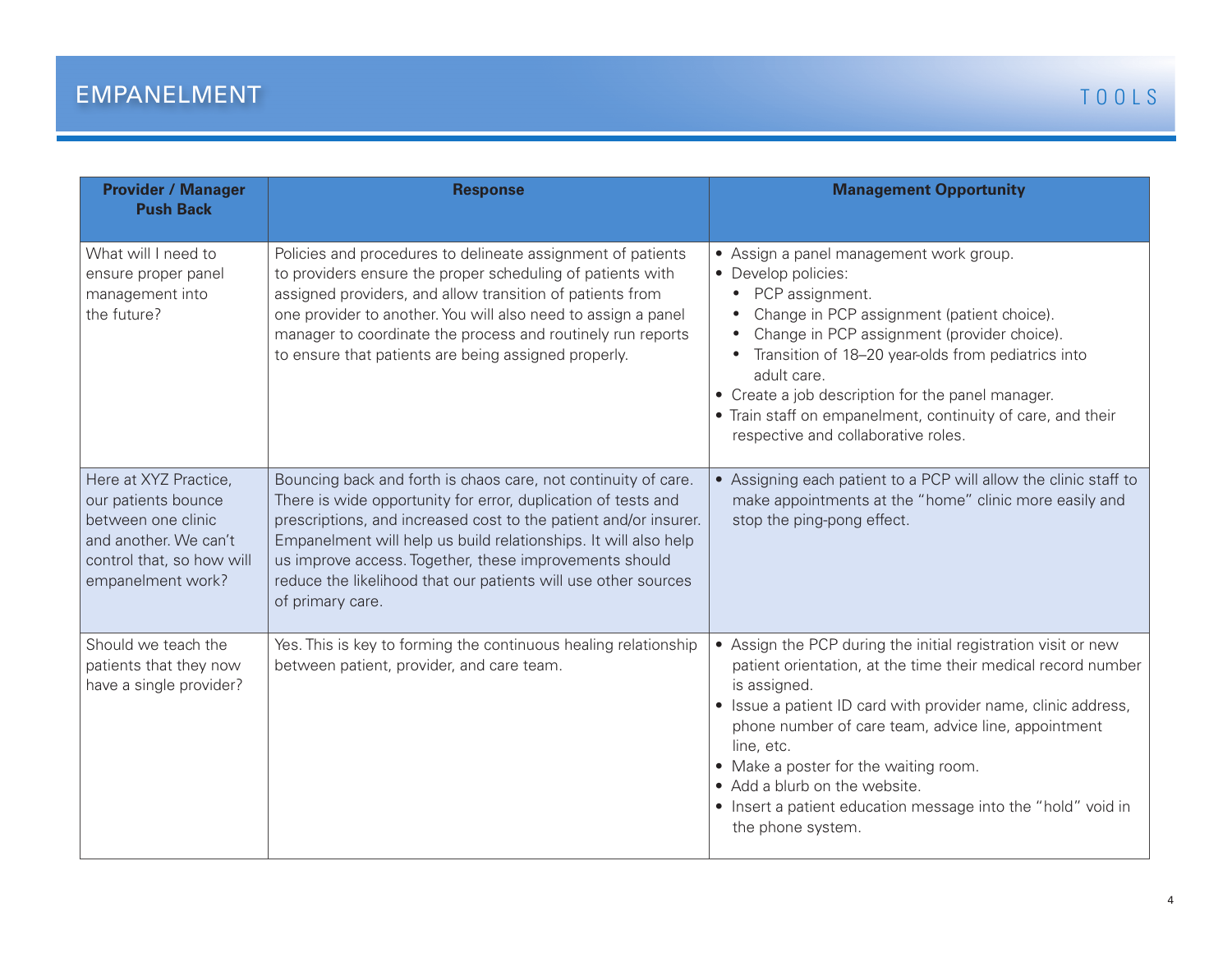| <b>Provider / Manager</b><br><b>Push Back</b>                                                                                                                     | <b>Response</b>                                                                                                                                                                                                                                                                                                                                                                                                                                                                                                                                                                                                                                                                                                                                                                                                      | <b>Management Opportunity</b>                                                                                                                                                                                                                                                                                                                                                                                                                                                                                                                                                                                                                                                                                                                                      |
|-------------------------------------------------------------------------------------------------------------------------------------------------------------------|----------------------------------------------------------------------------------------------------------------------------------------------------------------------------------------------------------------------------------------------------------------------------------------------------------------------------------------------------------------------------------------------------------------------------------------------------------------------------------------------------------------------------------------------------------------------------------------------------------------------------------------------------------------------------------------------------------------------------------------------------------------------------------------------------------------------|--------------------------------------------------------------------------------------------------------------------------------------------------------------------------------------------------------------------------------------------------------------------------------------------------------------------------------------------------------------------------------------------------------------------------------------------------------------------------------------------------------------------------------------------------------------------------------------------------------------------------------------------------------------------------------------------------------------------------------------------------------------------|
| So, the goal of<br>empanelment is<br>continuity of care. We<br>offer same-day sick<br>appointments through<br>our urgent care service.<br>Isn't that good enough? | Many practices have developed an urgent care service, or<br>"fast track" where sick patients are seen the day they call in.<br>If this is the only same-day option you offer, you will not meet<br>your continuity of care goals. Many practices report<br>that some patients are seen only in urgent care and do not<br>follow-up with their assigned PCPs as recommended.<br>The urgent care services take the PCP out of the picture for<br>illness events. It is important that the PCP understand the<br>illness of a patient and participate in the care planning, just as<br>in times of wellness.<br>If the PCP did not see the patient for the illness event,<br>the PCP will have to "recover" from another provider's<br>interventions at the next visit, adding 7-12 minutes to the<br>visit cycle time. | • In the empanelment work, you are forecasting the demand<br>of your current population, based on utilization trends.<br>Carry this concept into the appointment template by<br>estimating the number of scheduled appointments needed<br>for patients on a periodicity schedule (e.g., patients with<br>chronic illness, well child exams). Reserve these<br>slots as appointments, which can be set in advance,<br>and leave the rest of the appointment slots open for<br>same-day access.<br>• The resultant schedule template might look different<br>for each provider, based on the profiles of the empanelled<br>patients. It is important to allow these differences in order<br>to offer appointment availability that meets the needs of<br>each panel. |